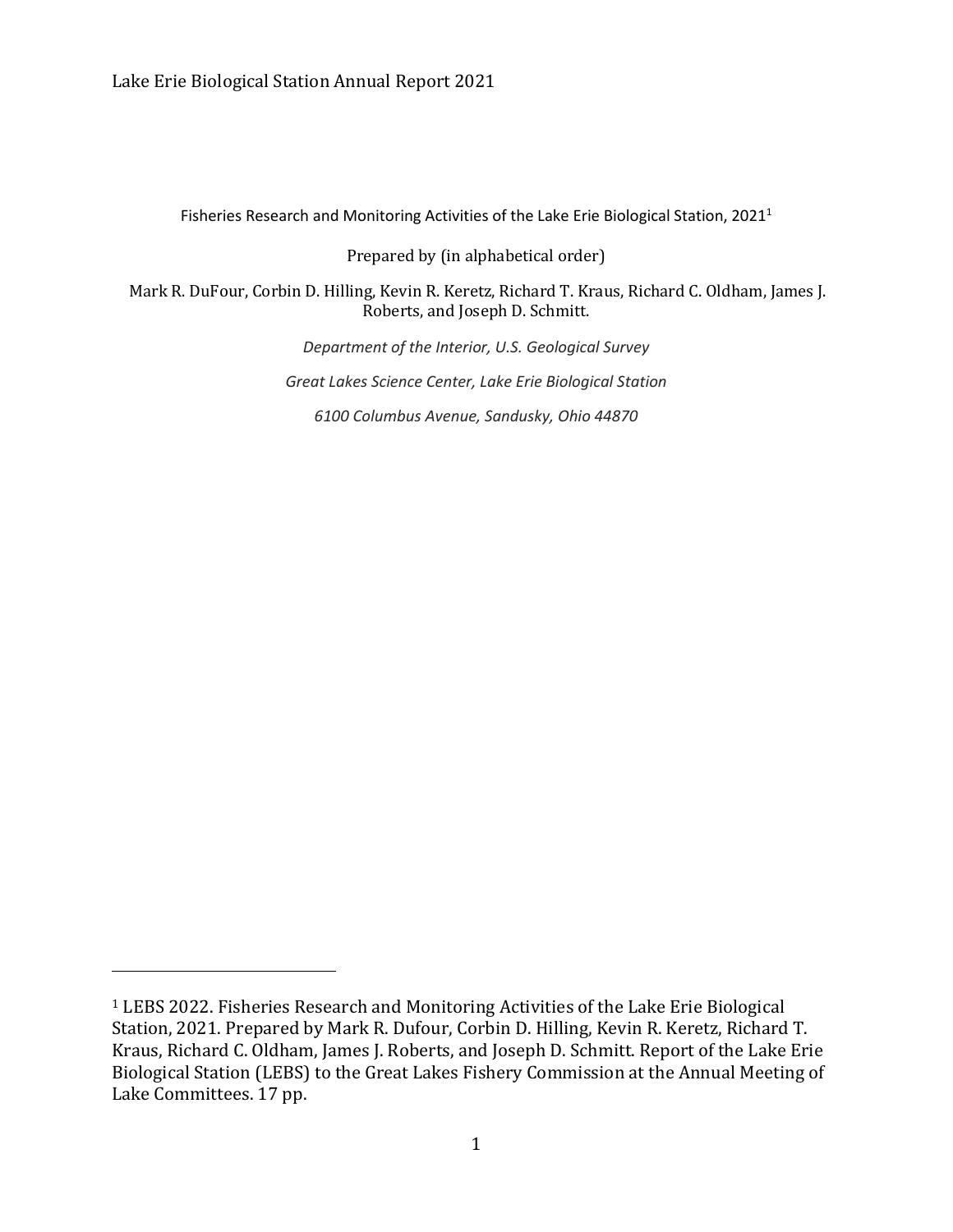## **Scientific Names**

The following scientific names correspond to the common names of fishes captured during surveys described in this report:

| <b>Scientific name</b>    | <b>Common name</b>      | <b>Scientific name</b>      | <b>Common name</b>     |  |
|---------------------------|-------------------------|-----------------------------|------------------------|--|
| Acipenser fulvescens      | Lake Sturgeon           | Micropterus dolomieu        | <b>Smallmouth Bass</b> |  |
| Alosa pseudoharengus      | Alewife                 | Micropterus salmoides       | Largemouth Bass        |  |
| Ambloplites rupestris     | <b>Rock Bass</b>        | Morone americana            | <b>White Perch</b>     |  |
| Ameiurus nebulosus        | <b>Brown Bullhead</b>   | Morone chrysops             | <b>White Bass</b>      |  |
| Aplodinotus grunniens     | Freshwater<br>Drum      | Moxostoma anisurum          | <b>Silver Redhorse</b> |  |
| Carassius auratus         | Goldfish                | Moxostoma erythrurum        | Golden Redhorse        |  |
| Carpiodes cyprinus        | Quillback               | Moxostoma<br>macrolepidotum | Shorthead<br>Redhorse  |  |
| Catostomus<br>commersonii | <b>White Sucker</b>     | Neogobius melanostomus      | Round Goby             |  |
| Coregonus clupeaformis    | Lake Whitefish          | Notropis atherinoides       | <b>Emerald Shiner</b>  |  |
| Cyprinus carpio           | Common Carp             | Notropis hudsonius          | Spottail Shiner        |  |
| Dorosoma cepedianum       | Gizzard Shad            | Notropis volucellus         | Mimic Shiner           |  |
| Esox masquinongy          | Muskellunge             | Osmerus mordax              | <b>Rainbow Smelt</b>   |  |
| Ichthyomyzon unicuspis    | <b>Silver Lamprey</b>   | Perca flavescens            | <b>Yellow Perch</b>    |  |
| Ictalurus punctatus       | <b>Channel Catfish</b>  | Petromyzon marinus          | Sea Lamprey            |  |
| Labidesthes sicculus      | <b>Brook Silverside</b> | Percina caprodes            | Logperch               |  |
| Lepomis gibbosus          | Pumpkinseed             | Percopsis omiscomaycus      | Trout-perch            |  |
| Lepomis macrochirus       | Bluegill                | Salvelinus namaycush        | Lake Trout             |  |
| Lota lota                 | <b>Burbot</b>           | Sander vitreus              | Walleye                |  |
| Macrhybopsis storeriana   | Silver Chub             |                             |                        |  |
|                           |                         |                             |                        |  |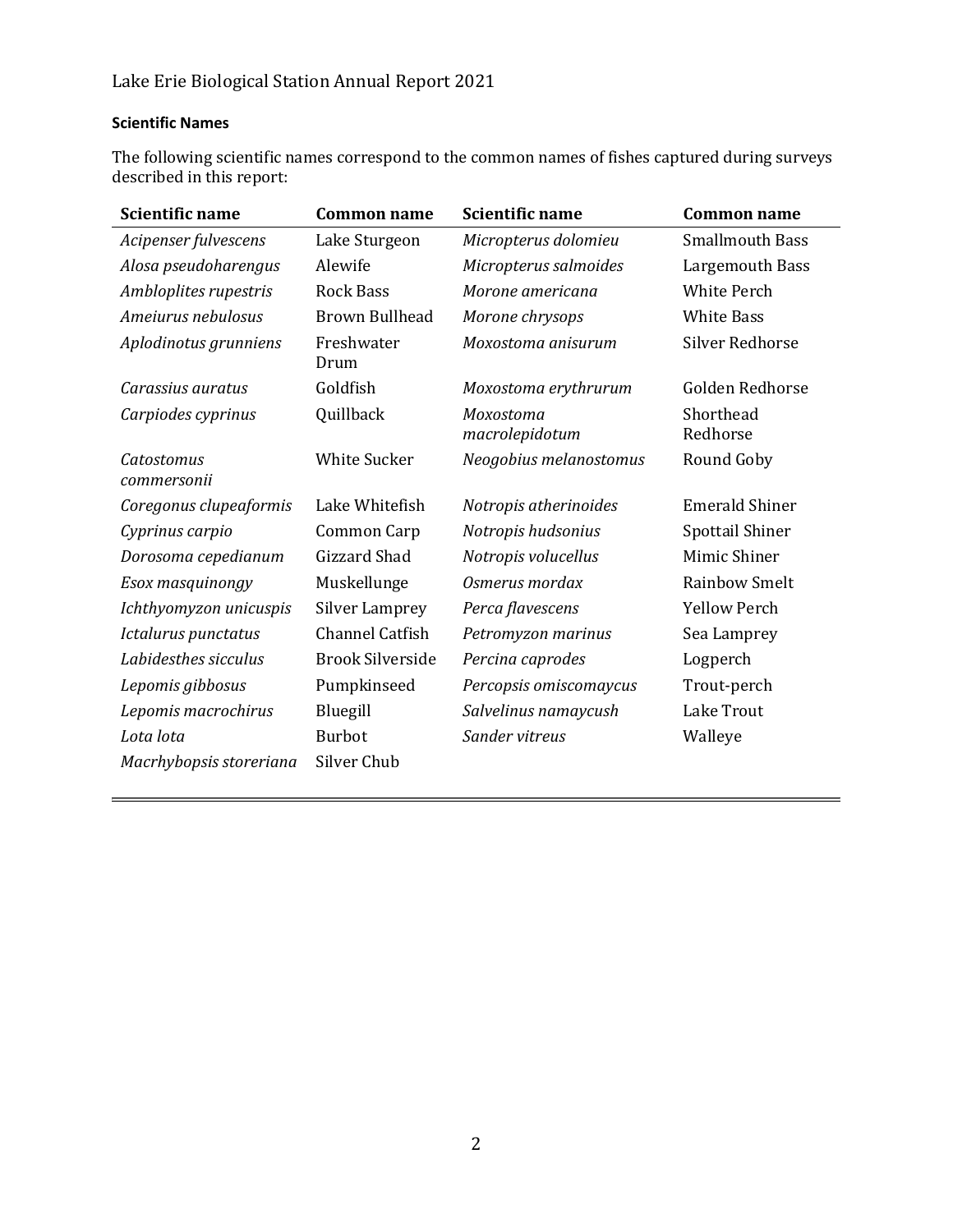#### **Executive Summary**

 A comprehensive understanding of fish populations and their interactions is the cornerstone of modern fishery management and the basis for Lake Erie's Fish Community Objectives (FCOs) developed in 2020 (Francis et al. 2020). The 2020 U.S. Geological Survey (USGS) Lake Erie Biological Station annual report is responsive to these FCOs and the USGS obligations via a Memorandum of Understanding (MOU) in 2004 with the Great Lakes Fishery Commission (GLFC) Council of Lake Committees (CLC) to provide scientific information in support of fishery management. Goals for the USGS Great Lakes Deepwater Fish Assessment and Ecological Studies were to monitor long-term changes in the fish community and population dynamics of key fishes of interest to management agencies (MOU 2004). Specific to Lake Erie, expectations of the MOU were sustained investigations of native percids, forage fish populations, and Lake Trout. Additionally, this work was conducted under the authority of the Great Lakes Fishery Research Authorization Act of 2019.

The USGS 2021 deep water science fieldwork began in Lake Erie in March and concluded in December, utilizing trawl, gill net, hydroacoustic, lower trophic sampling, and telemetry methods. This work resulted in 67 bottom trawls covering 40.9 ha of lake-bottom and catching 28,306 fish totaling 3,438 kg in the West Basin of Lake Erie. Overnight gill net sets (n=34) for cold water species were performed in the West and East basins of Lake Erie. A total of 6.2 km of gillnet was deployed during these surveys, which caught 177 fish, 138 of which were native cold-water species: Lake Trout, Burbot, Cisco, and Lake Whitefish. USGS hydroacoustic surveys produced 215 km of transects, and lower trophic sampling provided data from zooplankton samples ( $n=27$ ) and water quality profiles ( $n=27$ ) to populate a database maintained by the Michigan Department of Natural Resources (MDNR), Ontario Ministry of Northern Development, Mines, Natural Resources and Forestry (OMNDMNRF), Ohio Department of Natural Resources (ODNR), Pennsylvania Fish and Boat Commission (PFBC), and New York State Department of Environmental Conservation (NYSDEC). Water quality profiles (n=75) were also collected to populate hypoxia databases maintained by the U.S. Environmental Protection Agency (EPA). USGS also assisted

3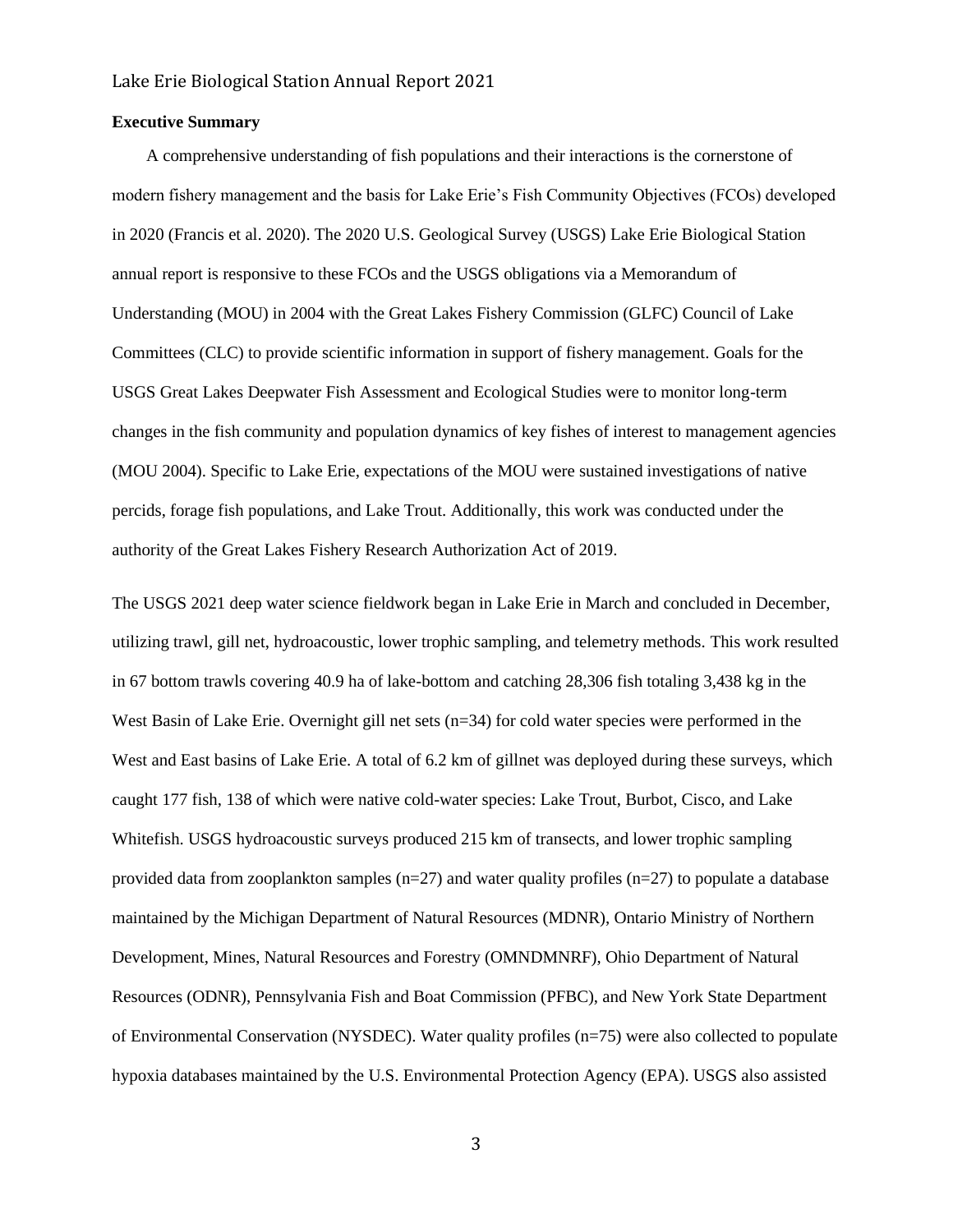CLC member agencies with deployment and maintenance of Great Lakes Acoustic Telemetry Observation System (GLATOS) infrastructure throughout all three Lake Erie basins and tributaries, supporting multiple coordinated telemetry investigations.

Lake Trout investigations included acoustic telemetry of spawning migration and habitat use in coordination with OMNDMNRF, NYSDEC, and PFBC. Results from Lake Trout investigations will be reported in the Coldwater Task Group annual report to the GLFC and the CLC. Likewise, interagency forage fish assessments conducted with hydroacoustics will be summarized and reported in the Forage Task Group annual report. Task group reports for 2021-2022 will be available upon completion at: [http://www.glfc.org/lake-erie-committee.php.](http://www.glfc.org/lake-erie-committee.php)

This report presents biomass-based summaries of fish communities in western Lake Erie derived from USGS bottom trawl surveys conducted from 2013 to 2021 during June and September. The survey design provided temporal and spatial coverage that does not exist in the interagency trawl database, and thus complemented the August ODNR- OMNDMNRF effort to reinforce stock assessments with more robust data. Analyses herein evaluated trends in total biomass, abundance of dominant predator and forage species, non-native species composition, biodiversity and community structure. Data from this effort can be explored interactively online [\(https://lebs.shinyapps.io/western-basin/\)](https://lebs.shinyapps.io/western-basin/) and are accessible for download (Keretz et al. 2022). Annual survey data are added to these sources as data become available.

#### **Introduction**

 Lake Erie has the most populated watershed of all the Great Lakes, and as such has undergone dramatic anthropogenic changes. Since the 1800s, stressors such as overexploitation of fish populations, habitat destruction, exotic species introduction, industrial contamination, and changes in nutrient loading have resulted in substantial changes affecting the fish community. The most notable change has been declines in or extirpation of many native species (Hartman 1973; Leach & Nepszy 1976; Ludsin et al. 2001). The implementation of the Clean Water Act and Great Lakes Water Quality Agreement in the

4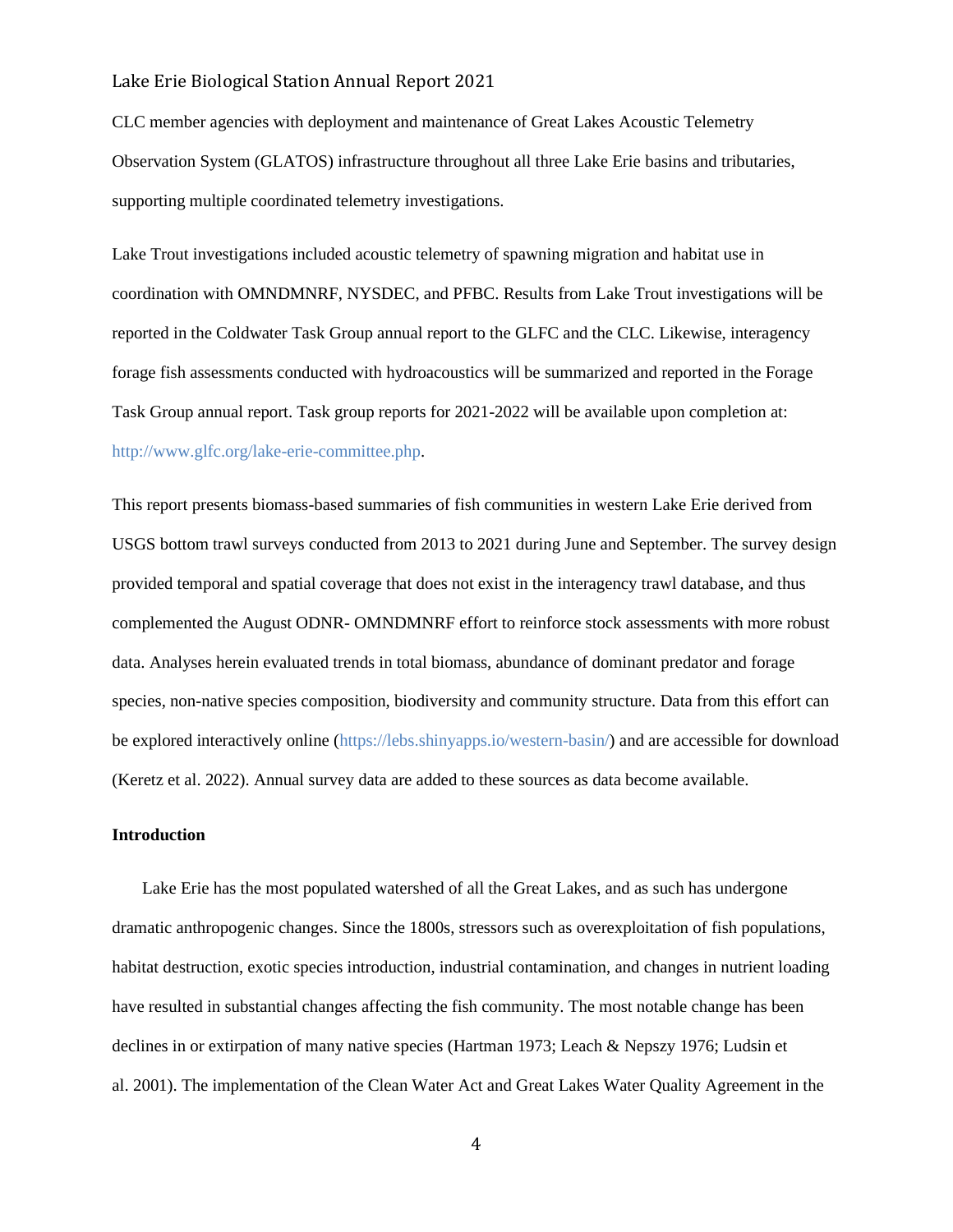1970s lead to improved habitat conditions for fish (Reutter 2019), which in part resulted in several strong percid year-classes (Vandergoot et al. 2019). These strong year-classes also may have benefited from more restrictive management that reduced harvest and may have ultimately rehabilitated Lake Erie percid stocks (Vandergoot et al. 2019). Recently updated FCOs set forth a vision that "Lake Erie will consist of diverse fish communities that support ongoing societal benefits, including thriving commercial and recreational fisheries, improved fish habitat and desirable ecosystem performance, and reduced adverse impacts from invasive fish" (Francis et al. 2020). Historically, Lake Erie supported a cool water fish community dominated by percids and salmonids. Today, mixed fisheries resulting from seasonally changing cool and warm water habitats have developed in Lake Erie, and the new FCOs reflect the desire to manage both predator and prey communities within them.

Although Lake Erie management agencies have traditionally focused on numerical indices of a few economically important species (primarily Walleye, Yellow Perch, Lake Trout, and Smallmouth Bass), aquatic ecosystem models are typically evaluated in terms of biomass. Most time series of fish community data from Lake Erie do not contain direct measurements of biomass. Therefore, our understanding of fish community structure and ecosystem dynamics from mass-based models has been limited to short-term investigations and proxy measurements (e.g., length-weight conversion).

In response to this need, USGS revised the Lake Erie trawl program to provide biomass-based measurements of fish population dynamics and ecosystem condition for Lake Erie. This change occurred in 2012, coincident with the switch to a new research vessel. Because the previously used trawl gear would not fish properly from the new vessel, we changed to a different bottom trawl. As this situation marked the beginning of a new time series of data, the sampling design was expanded to include greater spatial coverage and increased sample size. Note that traditional numerically-based catch data (e.g., number per hectare) for individual species can be explored and downloaded online (from 2013 to present - [https://lebs.shinyapps.io/western-basin/;](https://lebs.shinyapps.io/western-basin/) Keretz et al. 2022) or obtained for earlier years [\(https://doi.org/10.5066/F75M63X0;](https://doi.org/10.5066/F75M63X0) U.S. Geological Survey, Great Lakes Science Center 2019). The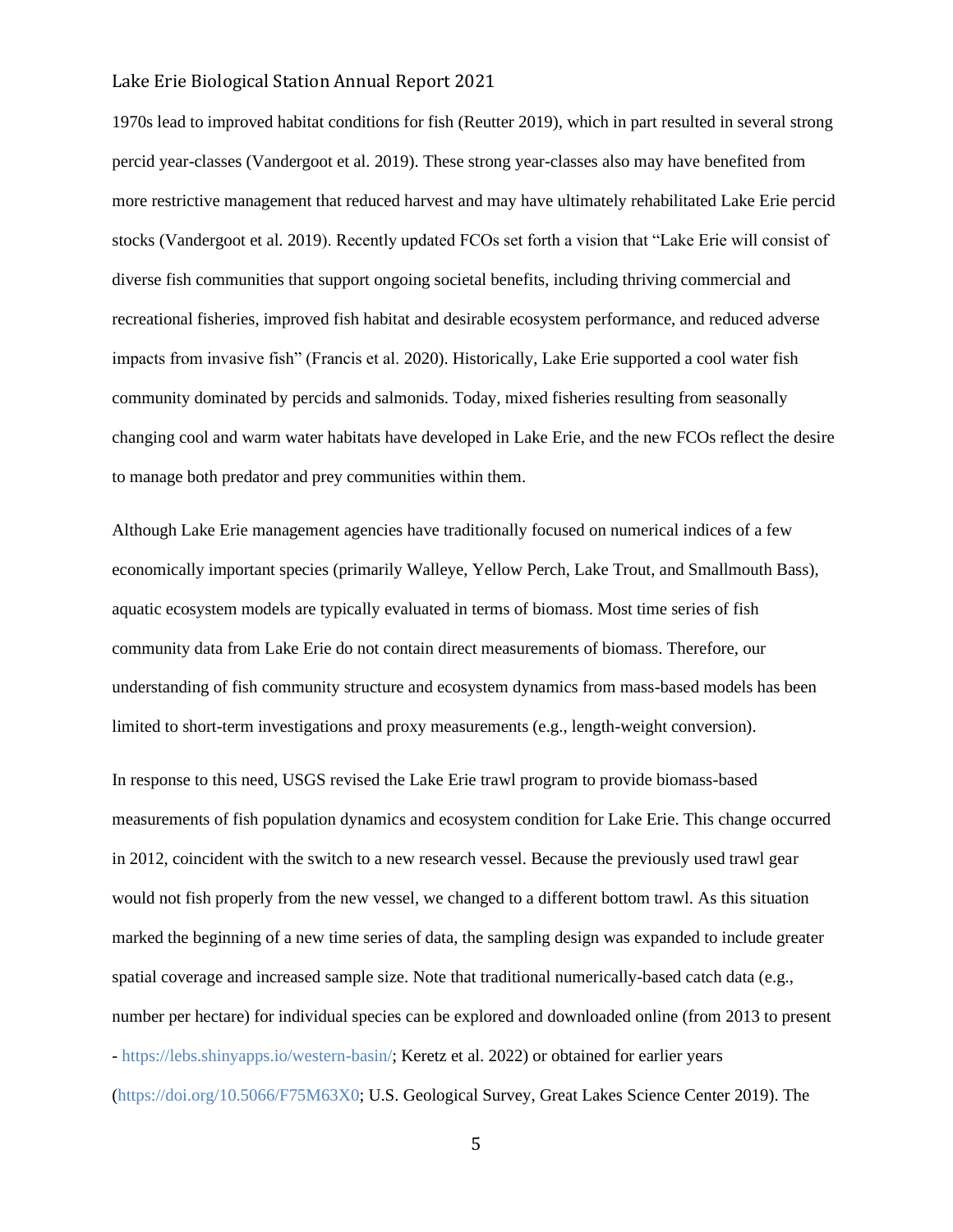purpose of this report is to develop a comprehensive understanding of the long-term changes and population dynamics of key fishes of interest to management agencies, including native percids and their forage. Here, we summarize survey results for the most recent series of West Basin trawl data from 2013 through 2021.

### **Methods**

#### *Survey Area and Sampling Design*

 During 2013-2021, we conducted a grid-based sampling design in both June and September, referred to here as spring and autumn, respectively (Figure 1). This sampling design complemented the time series of combined trawling efforts between ODNR and OMNDMNRF in August, and together these surveys provide a foundation for addressing ongoing and emerging issues defined by Lake Erie task groups. The sampling domain was west of the Lorain Ridge, which acts as a natural boundary between the relatively shallow West Basin and deeper Central Basin (Figure 1).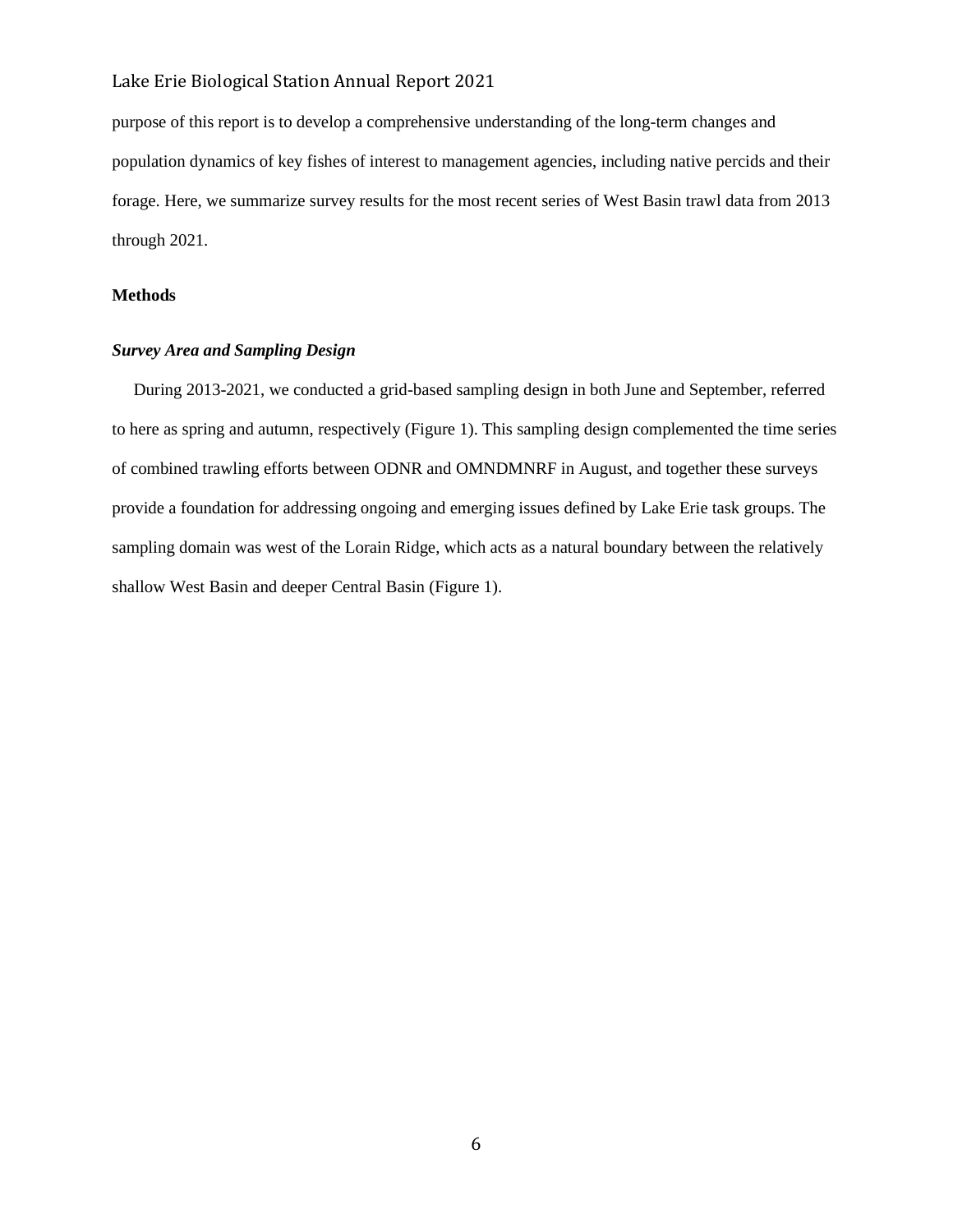

**Figure 1.** Target bottom trawl locations sampled by U.S. Geological Survey Lake Erie Biological Station. All stations were sampled in June 2021. Filled circles represents stations sampled in September 2021.

Sampling locations were selected both to accommodate the trawling net used on the R/V *Muskie* (no shallower than head-rope height  $\sim$ 3 m), and to effectively evaluate fish populations at all deep-water habitats in western Lake Erie, which included areas of the main basin, Lake Erie Islands (Kelleys Island, Pelee Island, the Bass Islands, and several smaller islands) and major river mouths (Detroit, Sandusky, and Maumee rivers). The spacing of the grid was six minutes of longitude (E-W) and latitude (N-S), and sampling took place at the origin. This spacing was chosen to maximize our spatiotemporal coverage and provide the maximum number of locations that could be sampled within a week  $(n=41)$ . Due to navigation concerns, the entire grid was shifted south by 1.85 km after the spring sampling trip in 2013 to avoid conflict with large boats using the shipping lanes. In spring of 2017, only 36 sites were sampled due to a structural failure of the trawl gallows when the net became snagged on the lake bottom. In spring of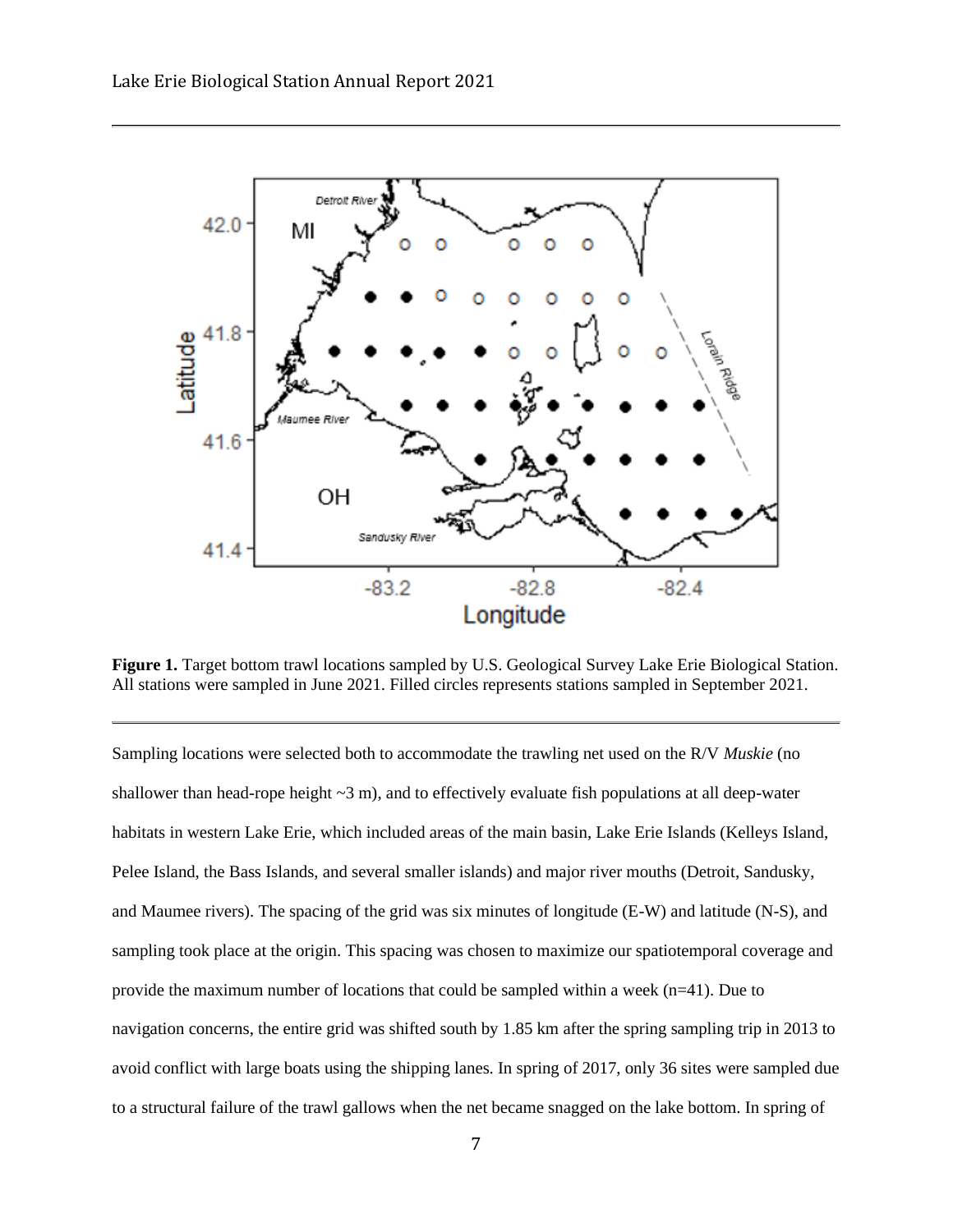2018, no trawling was conducted due to maintenance and repair of the research vessel while in dry-dock. Sampling in 2020 was restricted to September and US waters only due to the SARS-CoV-2 pandemic. All 41 stations were sampled in June 2021; however, stations were restricted to US waters only again due to the SARS-CoV-2 pandemic in September 2021.

#### **Results and Discussion**

 The 2021 spring and autumn surveys took place during the weeks of June 21 and September 13, respectively. All 41 stations were sampled in spring 2021, trawling a total area of 25 hectares. Autumn sampling consisted of only 26 stations (15.9 ha) in US waters due to restrictions associated with the SARS-CoV-2 pandemic. Surveys caught a total fish biomass of 3,438 kg (28,306 fish), with spring catches totaling 2,221 kg (13,162 fish from 18 species) and autumn catches totaling 1,217 kg (15,143 fish from 21 species).

#### *Trends in Biomass and Community Composition*

 Total biomass in trawl catches declined by approximately 75 percent from 307 kg/ha in 2013 to 78 kg/ha in 2021 (Table 1). This decline was not attributed to any single taxon, but was observed across the assemblage and functional groups, including predators (percids and moronids), forage fishes (Emerald Shiner, Gizzard Shad, and Rainbow Smelt), and large benthic species (Freshwater Drum, Quillback, Common Carp, and Channel Catfish).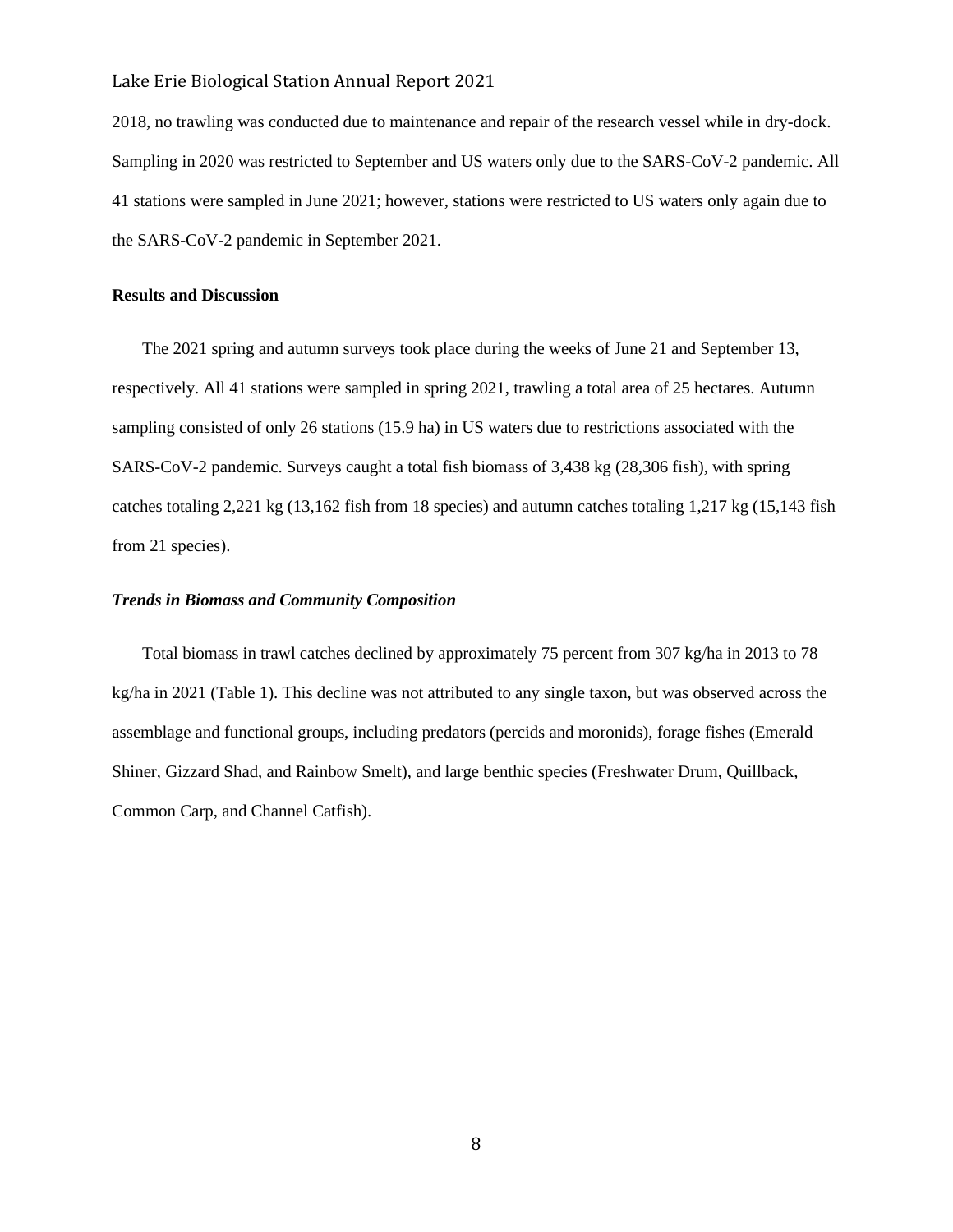| Year | Season | $\mathbf n$      | Total                    | Forage           | Non-Native<br>Proportion | Shannon<br>Diversity     |
|------|--------|------------------|--------------------------|------------------|--------------------------|--------------------------|
| 2013 | Spring | 41               | $310 \pm 249$            | $52.2 \pm 111.4$ | 0.12                     | 0.21                     |
| 2013 | Autumn | 41               | $235 \pm 154$            | $4.9 \pm 8.98$   | 0.24                     | 1.78                     |
| 2014 | Spring | 41               | $194 \pm 173$            | $11.8 \pm 25.75$ | 0.13                     | 0.73                     |
| 2014 | Autumn | 41               | $178 \pm 113$            | $12.2 \pm 21.04$ | 0.25                     | 1.58                     |
| 2015 | Spring | 41               | $122 \pm 100$            | $5.4 \pm 19.22$  | 0.10                     | 0.99                     |
| 2015 | Autumn | 41               | $86 \pm 66$              | $4.9 \pm 5.79$   | 0.15                     | 1.52                     |
| 2016 | Spring | 41               | $101 \pm 75$             | $0.1 \pm 0.12$   | 0.09                     | 1.17                     |
| 2016 | Autumn | 41               | $74 \pm 57$              | $3.5 \pm 6.35$   | 0.22                     | 1.96                     |
| 2017 | Spring | 36               | $96 \pm 69$              | $0.4 \pm 1.08$   | 0.17                     | 1.66                     |
| 2017 | Autumn | 41               | $46 \pm 43$              | $2.6 \pm 4.73$   | 0.19                     | 0.80                     |
| 2018 | Spring | $\boldsymbol{0}$ | $\overline{\phantom{0}}$ |                  |                          | $\overline{\phantom{0}}$ |
| 2018 | Autumn | 41               | $88 \pm 52$              | $4.8 \pm 9.42$   | 0.11                     | 1.84                     |
| 2019 | Spring | 41               | $136 \pm 108$            | $0.1 \pm 0.20$   | 0.05                     | 1.47                     |
| 2019 | Autumn | 41               | $96 \pm 102$             | $2.6 \pm 3.70$   | 0.15                     | 1.83                     |
| 2020 | Spring | $\mathbf{0}$     |                          |                  |                          |                          |
| 2020 | Autumn | 26               | $99 \pm 117$             | $18.5 \pm 71.96$ | 0.12                     | 0.74                     |
| 2021 | Spring | 41               | $93 \pm 93$              | $0.1 \pm 0.22$   | 0.04                     | 1.30                     |
| 2021 | Autumn | 26               | $78 \pm 41$              | $2.4 \pm 4.02$   | 0.12                     | 1.77                     |
|      |        |                  |                          |                  |                          |                          |

**Table 1:** Survey summaries of catch (kg/ha) for total and forage species ( $\pm$  s.d.), biomass proportion of non-native species, and Shannon diversity index (Morris et al. 2014) values.

Forage biomass averaged 2.4 kg/ha in 2021 during autumn sampling (Table 1). Emerald Shiner catches peaked at 51.5 kg/ha in spring 2013 and were <0.1 kg/ha in autumn 2021 (Figure 2). During 2013-2021, Rainbow Smelt catches have been low and varied from <0.01 kg/ha to 0.11 kg/ha (Figure 2). Catches of Gizzard Shad decreased in autumn 2021 (2.38 kg/ha) after relatively high catches of the species in autumn 2020 (Figure 2).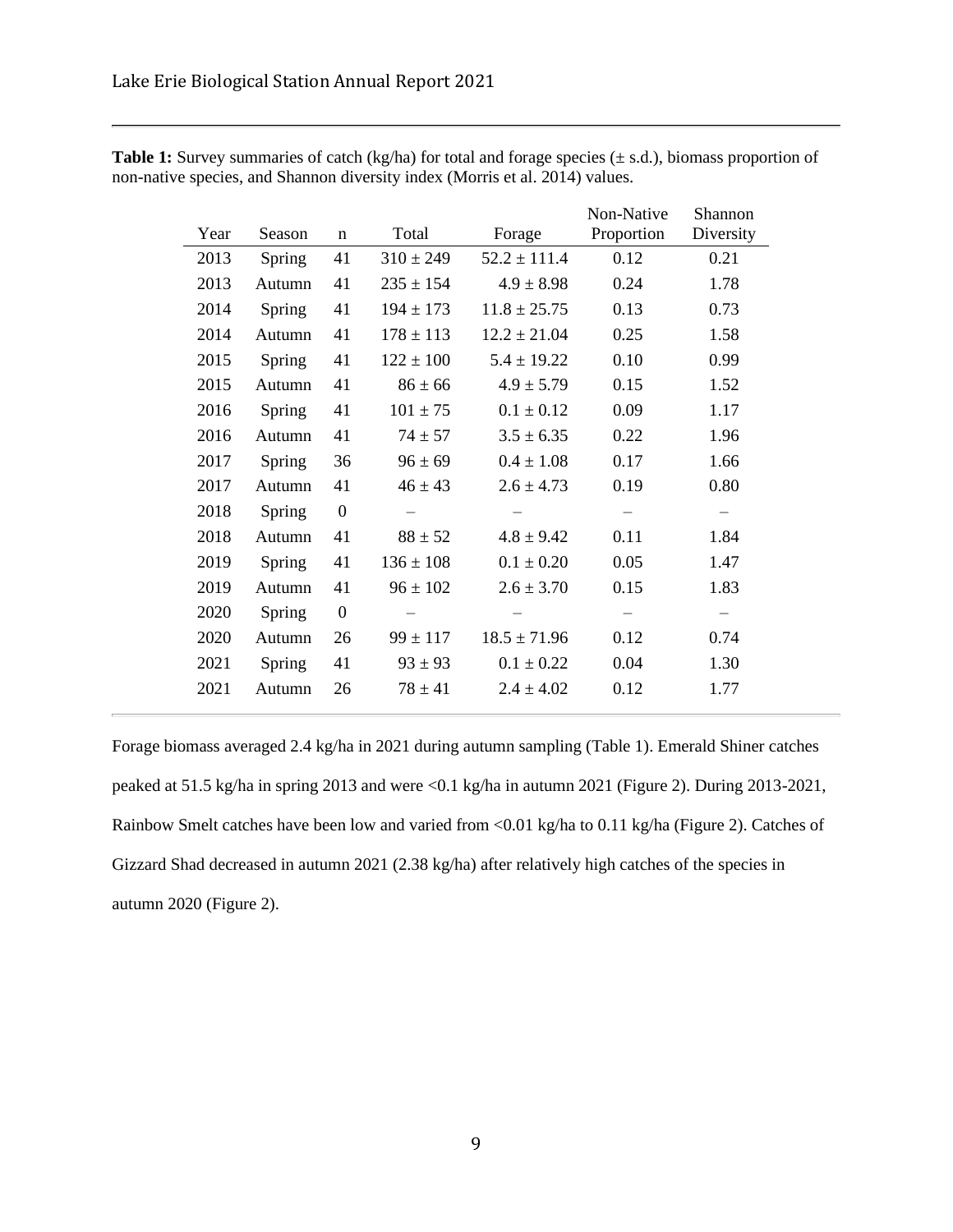

**Figure 2.** Stacked area plots of catch of primary forage (upper panel; Emerald Shiner, Gizzard Shad, and Rainbow Smelt) and non-native (lower panel; Alewife, Common Carp, and White Perch) fishes from trawls in the West Basin of Lake Erie in spring (June) and autumn (September). No sampling occurred in spring season of 2018 and 2020. Rainbow Smelt belong to both categories but are only plotted in the upper panel to conform with Lake Erie task group conventions. Also, note that Round Goby, Sea Lamprey, and Goldfish are non-native species that were not plotted due to very low abundances in trawls.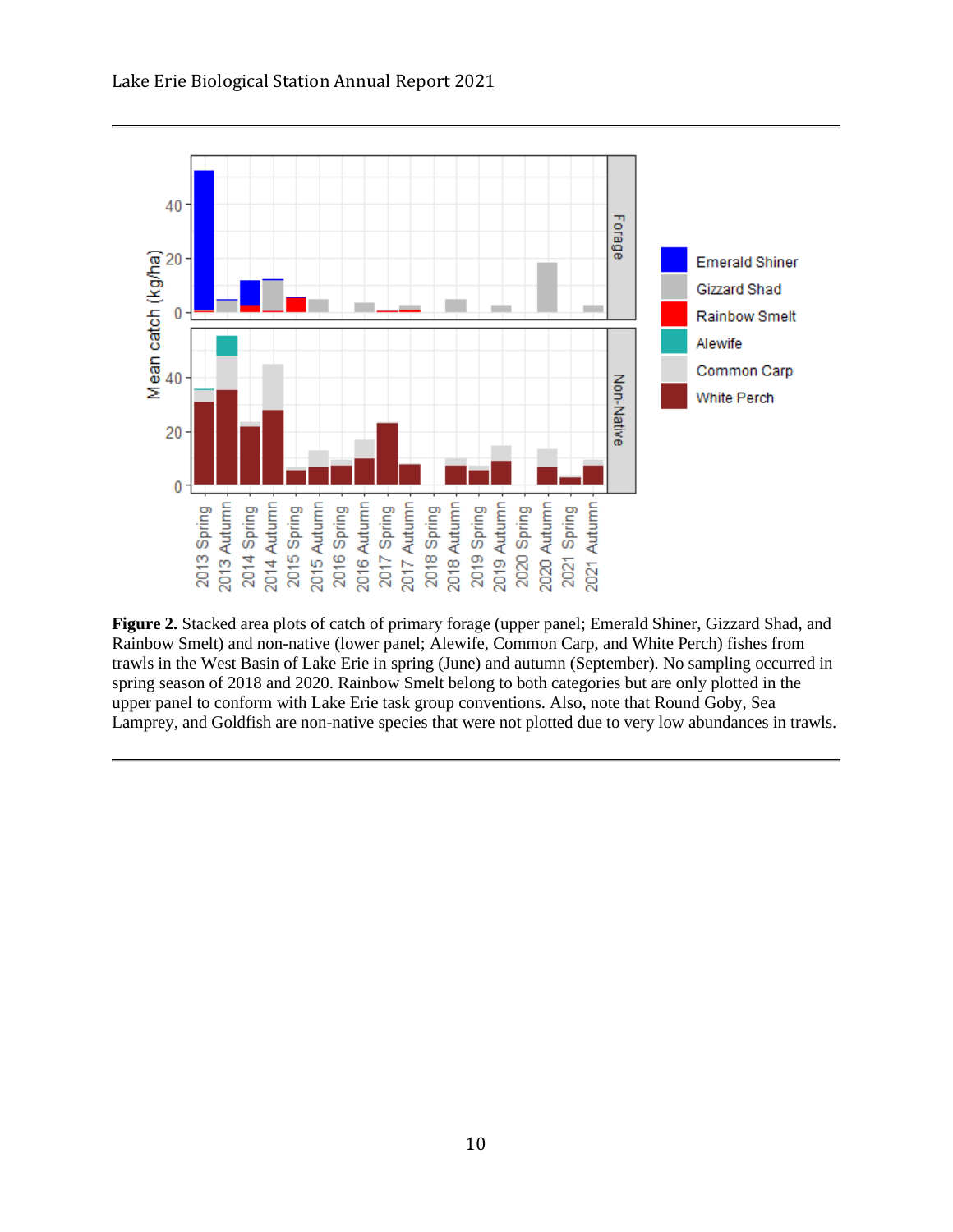The non-native species proportion of total biomass was generally less than 25%, averaging  $15\% \pm 5\%$ (mean  $\pm$  SD) between 2013 and 2021 (Table 1). The dominant non-native species biomass either declined or showed little evidence of trends. White Perch averaged  $12.32 \pm 27.95$  kg/ha across the series, with catch rates of 6.73 kg/ha in autumn of 2021 (Figure 2). Common Carp contributed the second highest biomass for non-native species varying from 0.38 to 17.02 kg/ha (mean =  $4.29 \pm 4.78$  kg/ha; Figure 2) during 2013-2021. After relatively large mean biomass of Alewife in 2013 (0.69 kg/ha and 7.69 kg/ha in spring and autumn, respectively), very low (<0.01 kg/ha) to zero biomass was captured during 2014-2021 (Figure 2). Other non-native species (Round Goby, Goldfish, Sea Lamprey) contributed little biomass (<0.1 kg/ha) during annual surveys.

Despite the decrease in total biomass, biodiversity of trawl catches was variable and ranged from 0.73 to 1.96 (Shannon diversity index, Morris et al. 2014, Table 1). Diversity tended to be higher in autumn than spring, except in 2017 when the opposite pattern occurred, due to the presence of one additional species (Lake Whitefish) in spring catches (Table 1).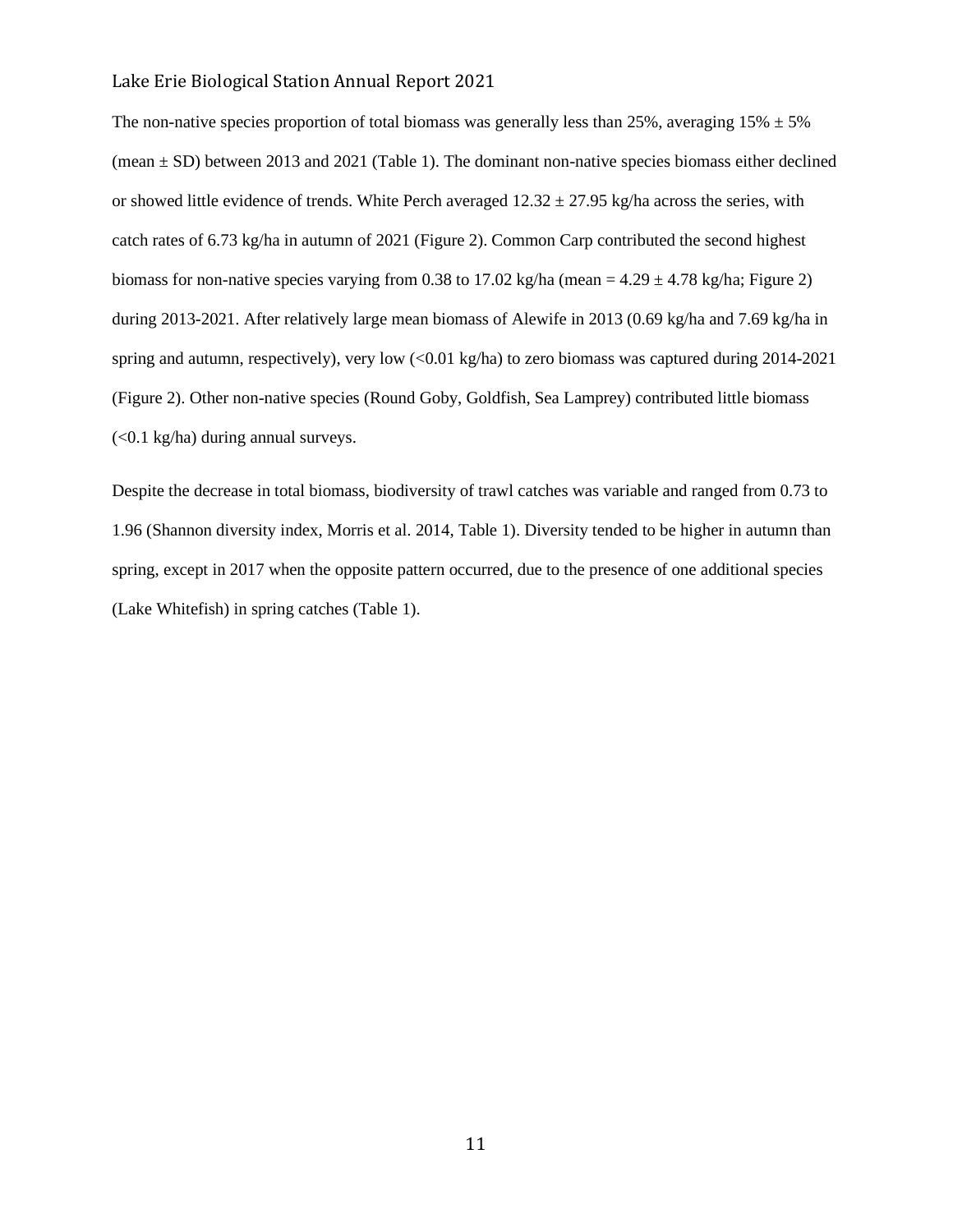

2013 Autumn

2014 Spring

2013 Spring

2015 Autumn

2015 Spring

2014 Autumn

2016 Autumn

2016 Spring

2017 Autumn

2017 Spring

**Figure 3.** Biomass proportion of fish species in bottom trawls in the West Basin of Lake Erie conducted in spring (June) and autumn (September).

2018 Autumn

2019 Spring

2018 Spring

2019 Autumn

2020 Spring

Spring 1021 Autumn

2021

2020 Autumn

Similar to the numerically-based Shannon diversity estimates of fish community structure, species biomass composition varied little across the series. While large benthic species (Freshwater Drum, Common Carp, Quillback, and Channel Catfish) were not numerically dominant, they accounted for 50% or more of the total catch biomass during nearly every sampling season (Figure 3; numerical versus biomass summaries can be explored here: [https://lebs.shinyapps.io/western-basin/;](https://lebs.shinyapps.io/western-basin/) Keretz et al. 2022). Freshwater Drum biomass proportion was near the autumn average with percentages approaching 50% in autumn 2021 (Figure 3). Although it has remained the dominant single species by biomass (except in

autumn 2016), Freshwater Drum biomass has fluctuated from 25% to 80% over the last five years (Figure 3). By comparison, the proportions of other large benthic species, such as Channel Catfish, Common Carp

and Quillback, have remained relatively constant across the series (Figure 3). Other non-forage species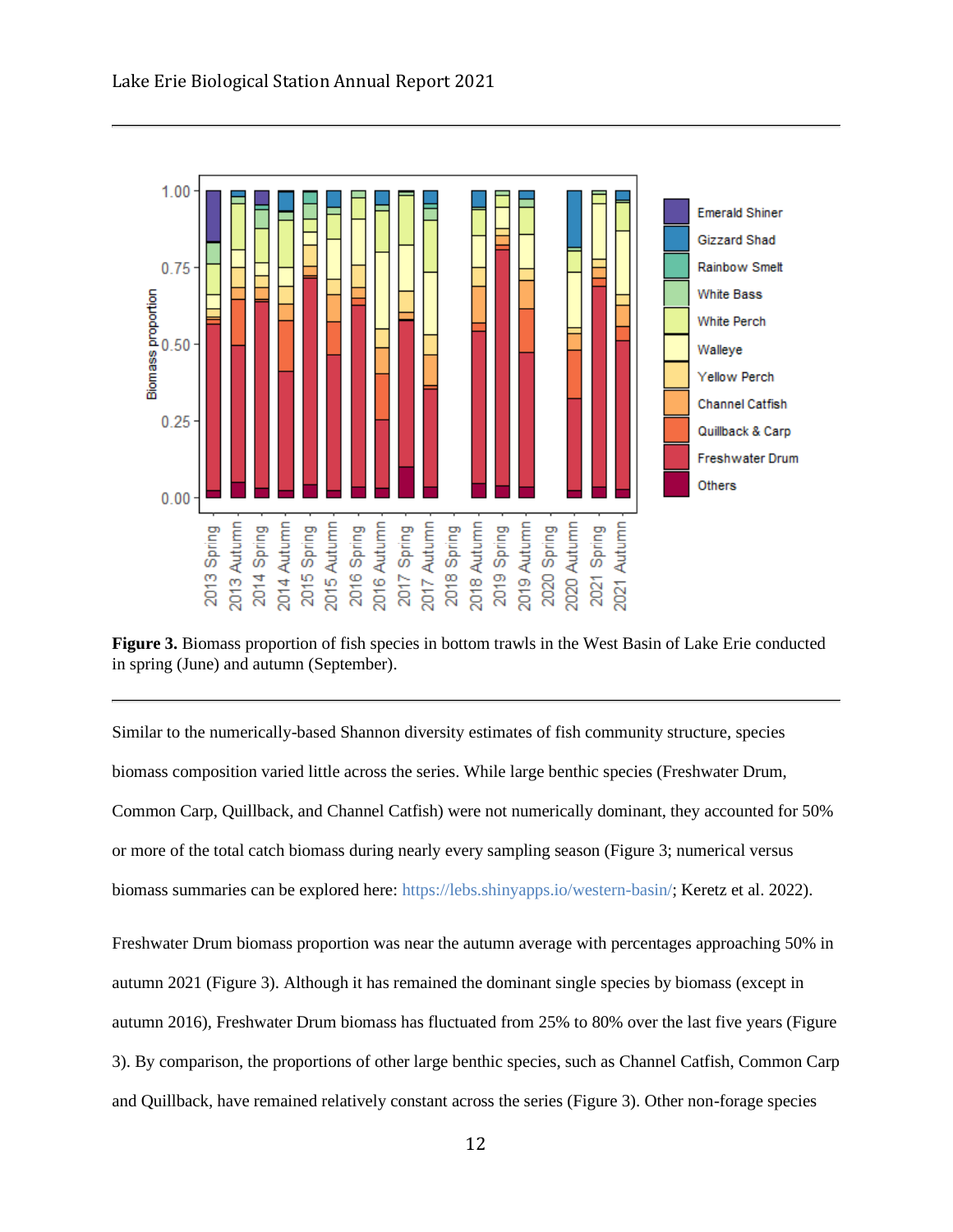that dominated the biomass composition of the catch were percids (Walleye and Yellow Perch) and moronids (White Perch and White Bass). Both moronid species and Yellow Perch biomass proportions were relatively constant across the series, but Walleye (adults and juveniles) increased from an average of 5.1% (s.d.  $= 1.2$ ) prior to 2015 to 14.6% (s.d.  $= 5.9$ ) of the catch biomass in recent years (Figure 3). After a relatively high proportion in autumn 2020 (19%), Gizzard Shad declined to near average levels for the series (~5-10%). Contributions from other forage species (Emerald Shiner and Rainbow Smelt) to total biomass remained below 5%.

#### *Trends in Percids*

 Age-0 Yellow Perch catch rates in autumn 2021 were highest since 2018 (101 fish/ha) (Figure 4). A larger peak in catch rates was observed for age-0 Yellow Perch in 2014, and although we expected a corresponding peak in age-1 catch rates one year later, the data did not support this prediction (Figure 4). By comparison for Walleye, a lagged year-class signal was evident in age-0 and age-1 catch rate peaks corresponding to the 2015 year-class (age- $0 = 69$  fish/ha; Figure 4). A similar pattern was observed between the increase in Walleye age-0 catch rates from 2018 to 2019 and the increase in age-1 catch rates from 2019 to 2020. After relatively low catches of age-0 Walleye in 2020 (13 fish/ha), catch rates increased to 33 fish/ha in autumn 2021.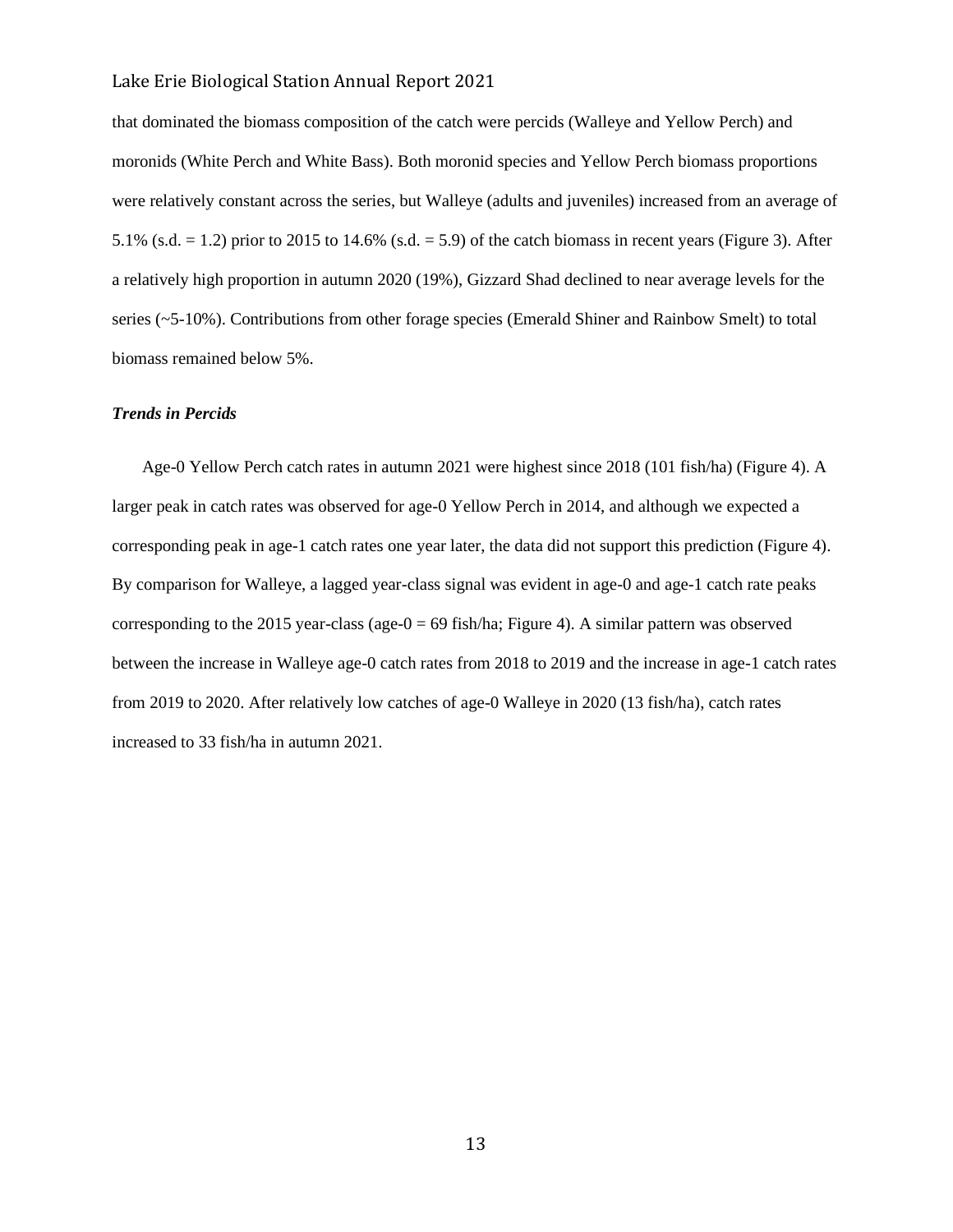

**Figure 4.** Mean number per hectare of age-0 and age-1 Walleye (upper panel) and Yellow Perch (lower panel) in bottom trawls from western Lake Erie during autumn.

#### **Summary**

 Although biomass of bottom trawl catches from the West Basin of Lake Erie have declined dramatically over the past nine years, cycles of fish population abundances and community dynamics often occur over longer time frames in the Laurentian Great Lakes (USGS 2014). Thus, trends from a nine-year data series should be interpreted cautiously. Fish biomass estimates collected during this survey may provide important information on fish community and ecosystem structure in Lake Erie not immediately available from existing numerical based monitoring efforts. Notably, the role that Freshwater Drum play in community dynamics may be underemphasized if Lake Erie surveys report numerical instead of biomass-based measures of relative abundance. The potential for Freshwater Drum to impact invasive dreissenid mussels has only been evaluated superficially (French & Bur 1996), but due to its dominance in the fish community, this species has potential to contribute substantially to the remineralization of phosphorous in Lake Erie through the consumption of non-native mussels (e.g.,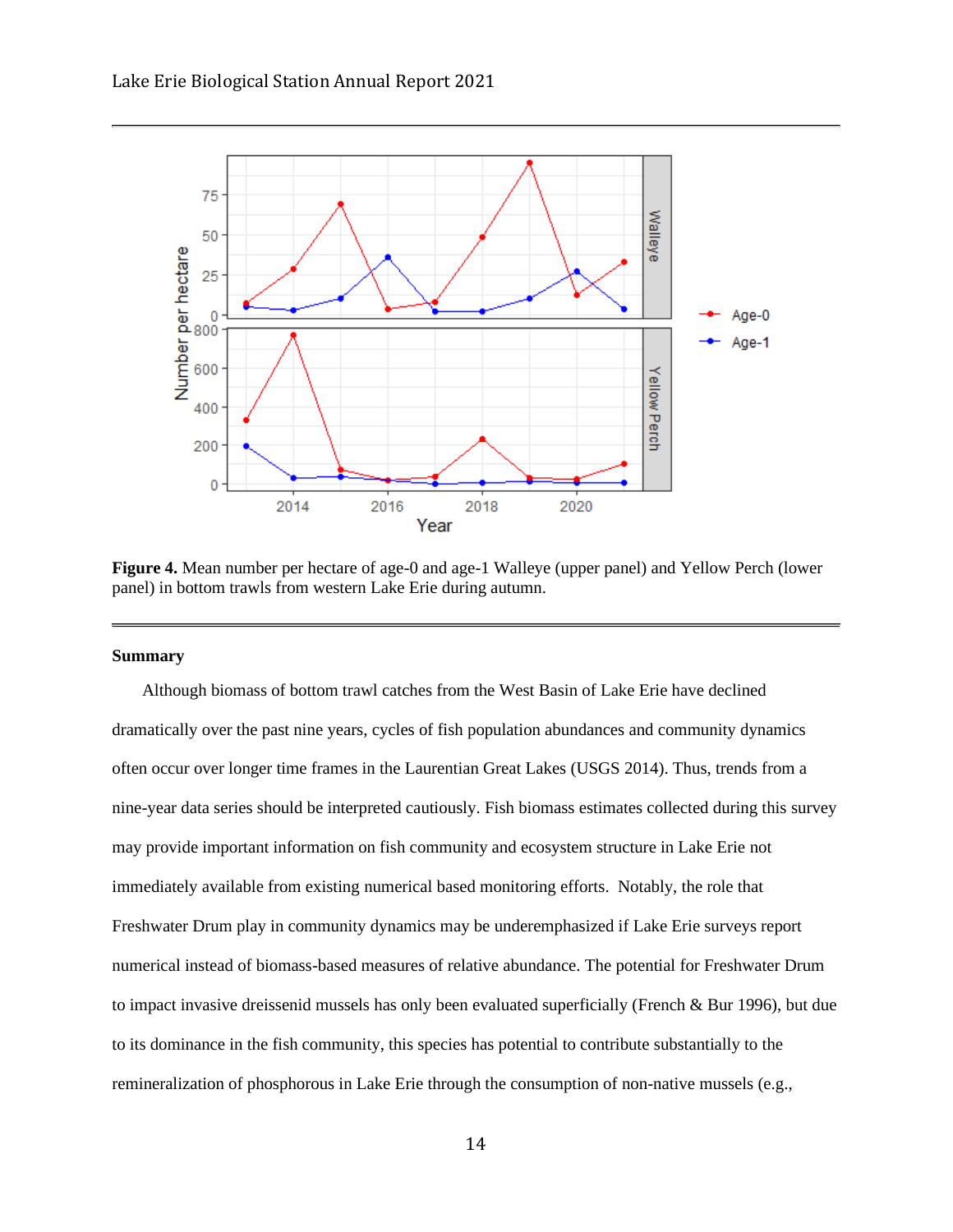Johnson et al. 2005). Data presented herein, along with other surveys, highlight the need to better understand mechanisms driving forage fish abundance. Adult Walleye and Yellow Perch have historically relied on Gizzard Shad and Emerald Shiner as primary forage in the West Basin (Knight et al. 1984). Particularly for Walleye, which have experienced strong year-classes in 2015, 2018, and 2019, the inconsistent abundance of forage in the West Basin of Lake Erie over the last several years may result in a pattern of reduced growth and early emigration (Madenjian et al. 1996; Wang et al. 2007). Diet investigations that incorporate ontogenetic changes in spatial distribution may be needed to better inform potential management actions that would ensure sustainable fisheries in Lake Erie. Such efforts will require surveys like the one presented in this report.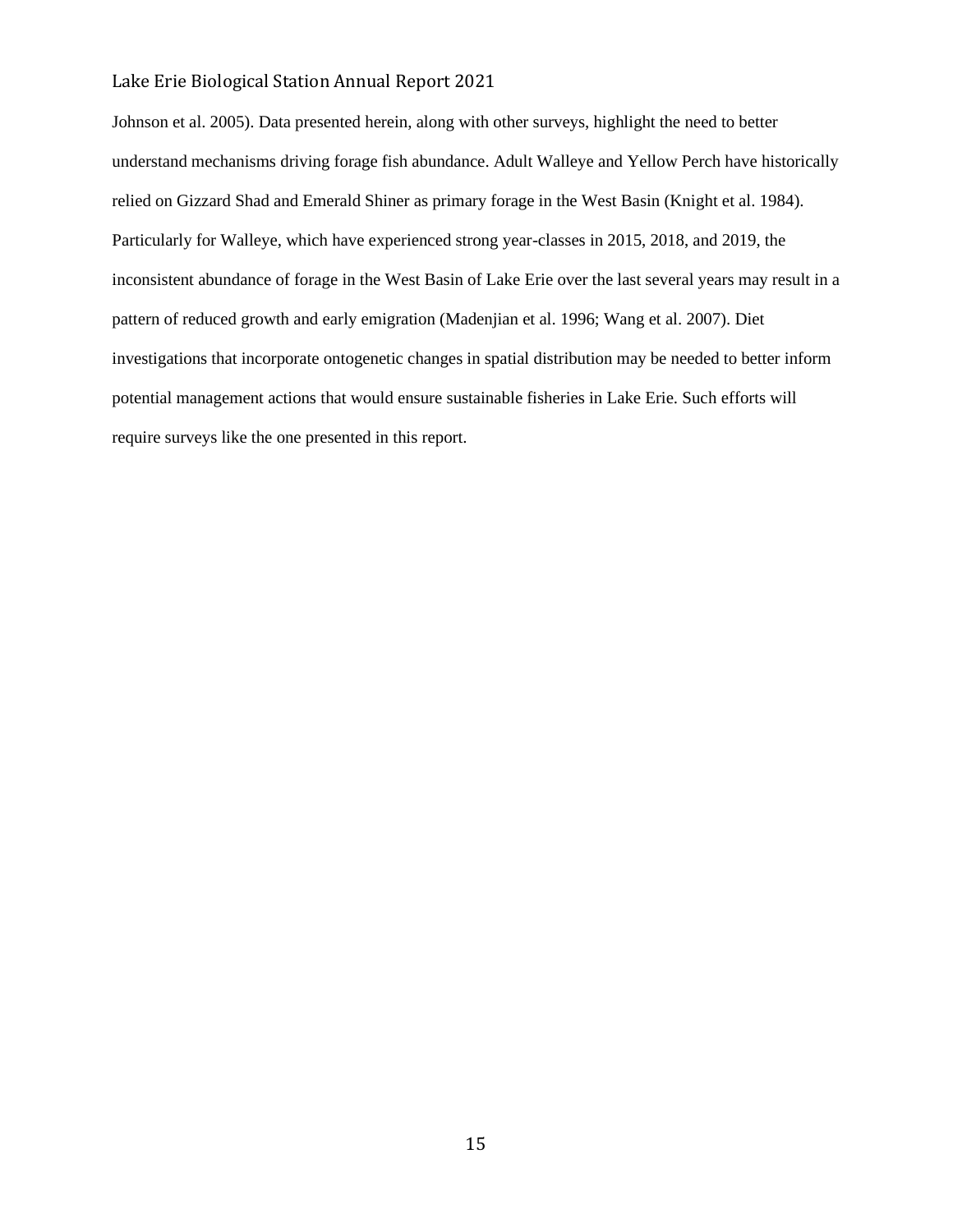## **Acknowledgments**

We thank J. Boyd, S. Harris, J. Lesniewicz, H. Luken, G. Rutz, and B. Vazquez for assistance in the field. Constructive reviews were provided by Matthew Faust and John Deller. Any use of trade, firm, or product names is for descriptive purposes only and does not imply endorsement by the U.S. Government.

## **References**

Francis, J., T. Hartman, K. Kuhn, B. Locke & J. Robinson. 2020. Fish community objectives for the Lake Erie basin [online]. Available from www.glfc.org/pubs/FisheryMgmtDocs/Fmd20-01.pdf [accessed 12 January 2021].

French, J. R. P. & M. T. Bur. 1996. The Effect of Zebra Mussel Consumption on Growth of Freshwater Drum in Lake Erie. Journal of Freshwater Ecology 11(3):283-289.

Hartman, W. L. 1973. Lake Erie: effects of exploitation, environmental changes, and new species on the fishery resources. Journal of the Fisheries Research Board of Canada 29: 899-912.

Johnson, T. B., D. B. Bunnell & C. T. Knight. 2005. A Potential New Energy Pathway in Central Lake Erie: the Round Goby Connection. Journal of Great Lakes Research 31, Supplement 2(0):238-251.

Keretz, K. R., R. T. Kraus & J. D. Schmitt. 2022. Lake Erie Fish Community Data, 2013-2021: U.S. Geological Survey data release. https://doi.org/10.5066/P914EL20.

Knight, R.L., Margraf, F.J. & Carline, R.F. 1984. Piscivory by Walleyes and Yellow Perch in western Lake Erie. Transactions of the American Fisheries Society. 113: 677-693.

Leach, J.H. & S.J. Nepszy. 1976. The fish community in Lake Erie. Journal of the Fisheries Research Board of Canada 33: 622-638.

Ludsin, S. A., M. W. Kershner, K. A. Blocksom, R. A. Stein & R. L. Knight. 2001. Life after death in Lake Erie: nutrient controls drive fish species richness, rehabilitation. Ecol. Appl. 11: 731-746.

Madenjian, C. P., J. T. Tyson, R. L. Knight, M. W. Kershner & M. J. Hansen. 1996. First-Year Growth, Recruitment, and Maturity of Walleyes in Western Lake Erie. Transactions of the American Fisheries Society. 125(6).

Morris, E. K., T. Caruso, F. Buscot, M. Fischer, C. Hancock, T. S. Maier & M. C. Rillig. 2014. Choosing and using diversity indices: insights for ecological applications from the German biodiversity exploratories. Ecology and Evolution 4(18):3514-3524.

MOU (Memorandum of Understanding). 2004. Memorandum of Understanding Between the U.S. Geological Survey, Biological Resources Discipline, the U.S. Fish and Wildlife Service, and the Wildlife Society. Available at[: https://www.usgs.gov/media/files/mou-great-lakes-deep-water](https://www.usgs.gov/media/files/mou-great-lakes-deep-water-fish-assessment-and-ecology-activities)[fish-assessment-and-ecology-activities.](https://www.usgs.gov/media/files/mou-great-lakes-deep-water-fish-assessment-and-ecology-activities) Last Accessed 12 March 2022.

Reutter, J. M. 2019. Lake Erie: Past, Present, and Future. [online] Encyclopedia of Water: Science, Technology, and Society. [https://doi.org/10.1002/9781119300762.wsts0085.](https://doi.org/10.1002/9781119300762.wsts0085)

USGS. 2014. Compiled Reports to the Great Lakes Fishery Commission of the Annual Bottom Trawl and Acoustics surveys, 2014. Prepared by the U.S. Geological Survey, Great Lakes Science Center and published by the Great Lakes Fishery Commission: